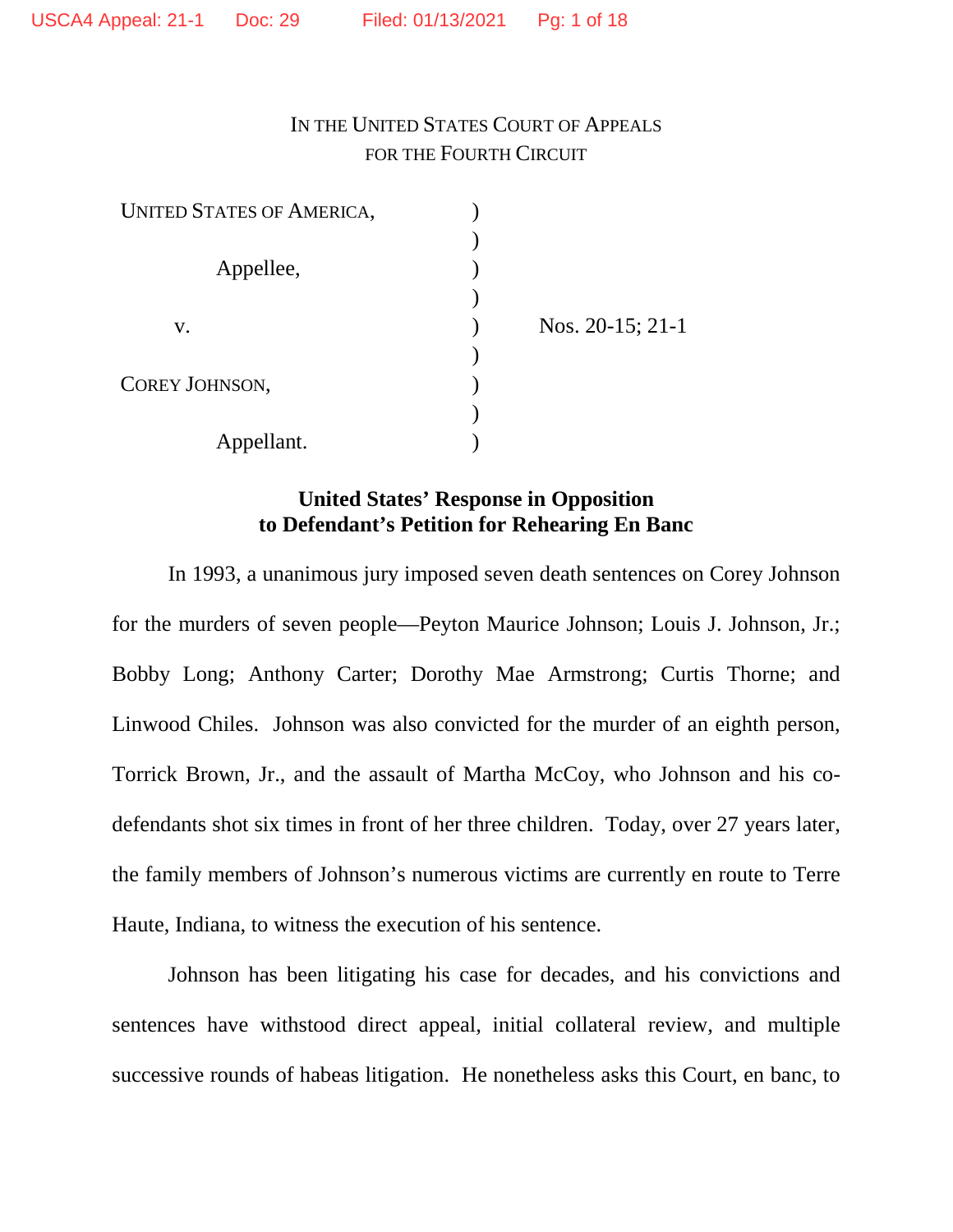take the extraordinary step of staying his execution the day before it is scheduled, overruling the sound judgments of the district court and the panel. As the Supreme Court has recently and repeatedly instructed, a stay of execution "is not available as a matter of right[,]" *Hill v. McDonough*, 547 U.S. 573, 584 (2006), and "last-minute stays" of executions "should be the extreme exception, not the norm." *Barr v. Lee*, 140 S. Ct. 2590, 2591 (2020) (citation omitted). Indeed, just yesterday the Supreme Court summarily vacated a stay issued by the en banc D.C. Circuit on the eve of execution after the district court and panel had denied relief. *See Rosen v. Montgomery*, No. 20A122 (Jan. 12, 2021).

Johnson's extraordinary request is based on meritless claims. First, he seeks resentencing under the First Step Act for murder convictions on which the Fair Sentencing Act had *no effect whatsoever*. Indeed, Johnson does not dispute—nor could he—that the penalties for his murder convictions are precisely the same now as they were the day he was convicted, and nothing in the First Step Act authorizes a new capital sentencing. In dissenting from the panel, Judge Motz never opined that Johnson had a "significant possibility of success on the merits" of this claim, *Dunn v. McNabb*, 138 S. Ct. 369 (2017), instead suggesting only that he "presents a novel question that is deserving of further consideration," Dkt. No. 26 at 8 (opinion of Motz, J.). But that is not sufficient to warrant a stay, and the Supreme Court has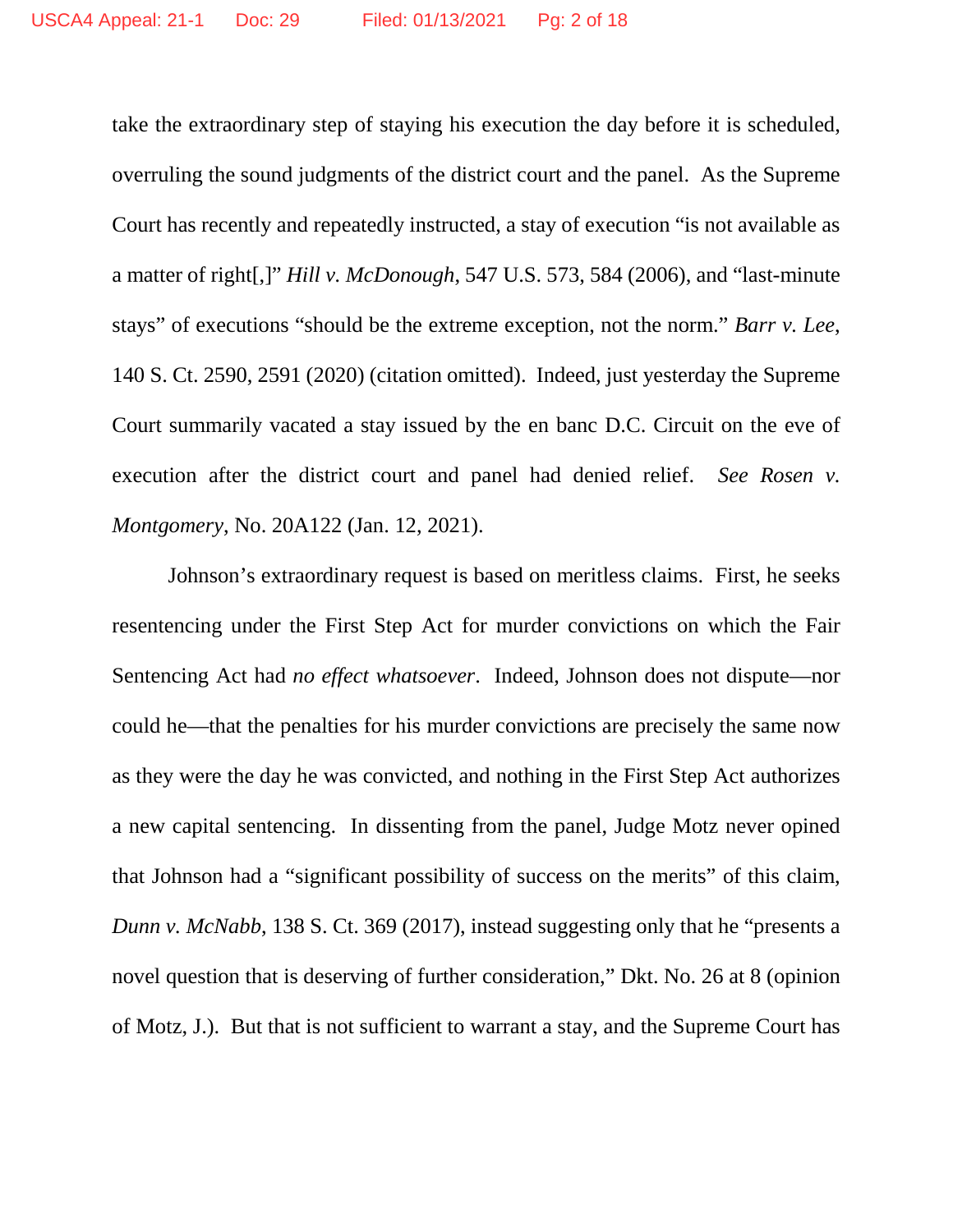recently vacated a stay of execution based on a similar watered-down standard. See *Purkey v. United States*, 964 F.3d 603 (7th Cir.), *stay vacated*, 141 S. Ct. 195 (2020).

Second, Johnson seeks to litigate—again—his claim of intellectual disability, which this Court has "squarely rejected." Dkt. No. 26 at 4 (opinion of Wilkinson, J.). Johnson contends that the Federal Death Penalty Act (FDPA), 18 U.S.C. § 3596(c), creates, sub silentio, an exception to the carefully reticulated procedures of 28 U.S.C. §§ 2244 and 2255, but the single sentence of the FDPA on which he relies does no such thing. The Seventh Circuit persuasively rejected the very same argument, and the Supreme Court then denied certiorari and a stay of execution. *Bourgeois v. Watson*, 977 F.3d 620 (7th Cir. 2020), *cert. denied*, No. 20-6500 (U.S. Dec. 11, 2020).

By initiating his stay motions within days of his execution—and by failing, notwithstanding Fed. R. App. P.  $8(a)(1)(A)$ , to seek a stay from the district court at all—Johnson has pursued tactics that are more conducive to delay than to adjudication of the merits of his claims. That alone should foreclose the equitable relief he seeks. And on the merits, Johnson's claims have been rejected by every court of appeals to consider them. This Court should deny rehearing en banc.

### **A. Section 404 of the First Step Act does not authorize a court to reduce Johnson's seven death sentences.**

Johnson's Section 404 argument fails because his capital convictions under 21 U.S.C. § 848(e)(1)(A) are not "covered offenses" under the First Step Act, and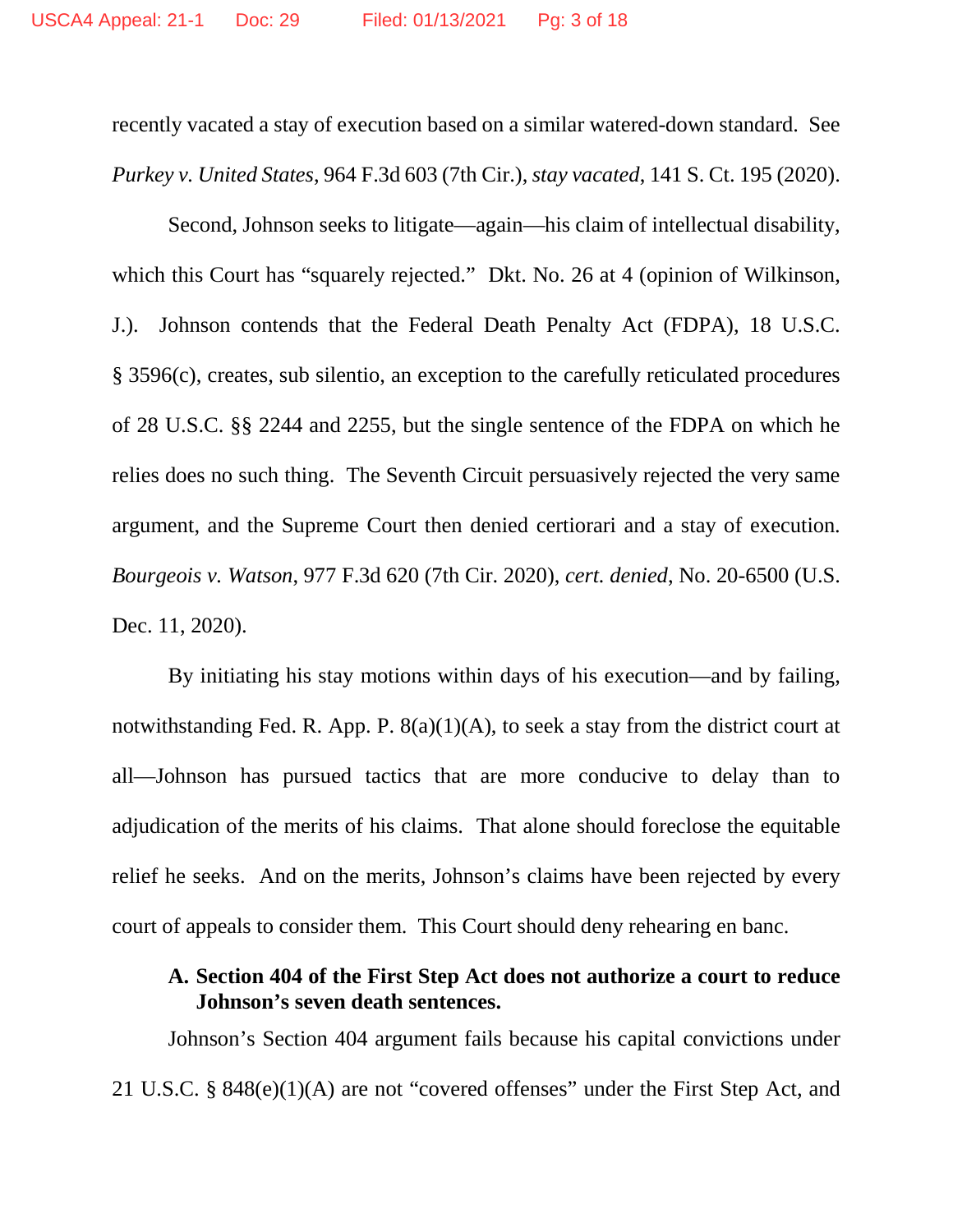that Act does not silently reopen capital sentencing proceedings, requiring a court to impanel new capital sentencing juries. Moreover, the district court has indicated that it would not reduce Johnson's capital sentences even it could.

1. A "covered offense" is "a violation of a Federal criminal statute, the statutory penalties for which were modified by section 2 or 3 of the Fair Sentencing Act of 2010, that was committed before August 3, 2010." First Step Act § 404(a), 132 Stat. at 5222. That statute applies straightforwardly here: Because the "statutory penalties" for "a violation of" § 848(e)(1)(A) were *not* "modified by" the Fair Sentencing Act, that criminal violation is *not* a "covered offense." *See, e.g.*, *United States v. Guerrero*, 813 F.3d 462, 464–465 (2d Cir. 2016) ("The [Fair Sentencing] Act makes no mention of  $\S$  848(e)(1)(A)."). Indeed, the penalties under  $§$  848(e)(1)(A) are precisely the same now as they were when Johnson was convicted. It would thus be nonsensical to "impose a reduced sentence" for those crimes "as if sections 2 and 3 of the Fair Sentencing Act of 2010 were in effect at the time [they were] committed," because the Fair Sentencing Act of 2010 changed nothing about Johnson's liability or sentencing exposure for those crimes. First Step Act § 404(b), 132 Stat. at 5222.

That simple textual analysis accords with the purpose and history of § 404, which was designed to alleviate disparities between certain crack- and powdercocaine dealers—not to provide a windfall in drug-related murders where penalties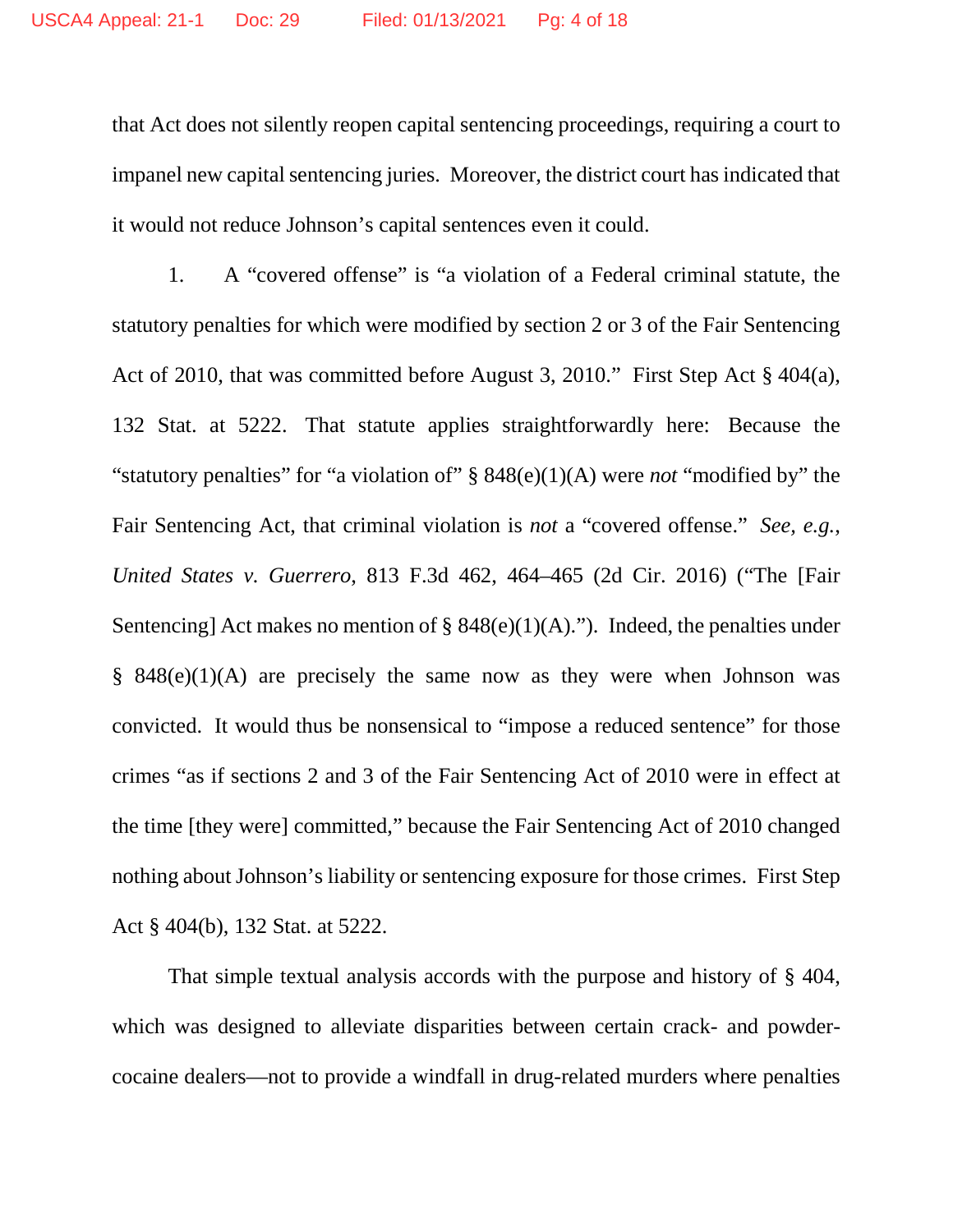remain unchanged. Johnson responds that other portions of § 848 may contain "covered offenses," and that every crime described in various subsections of § 848 should therefore be lumped together as one "covered offense." But that approach violates basic principles of federal criminal law, which recognize that different statutory subsections create distinct crimes with their own elements and statutory penalties. *See, e.g.*, *Mathis v. United States*, 136 S. Ct. 2243, 2248 (2016); *Alleyne v. United States*, 570 U.S. 99, 103 (2013). Congress legislated against these basic legal principles when it enacted the First Step Act. *See, e.g.*, *Porter v. Nussle*, 534 U.S. 516, 528 (2002). Indeed, Congress specifically defined a "covered offense" as a particular "*violation* of a Federal criminal statute." First Step Act § 404(a), 132 Stat. at 5222 (emphasis added). Johnson's argument also proves far too much and would convert into "covered offenses" the many violations of 21 U.S.C. § 841 involving controlled substances other than crack cocaine, such as heroin and methamphetamine, despite the Fair Sentencing Act's irrelevance to them.

Johnson does not, and cannot, dispute that  $\S 848(e)(1)(A)$  sets forth a criminal "violation" that is distinct from the crimes in other subsections of § 848. *See United States v. NJB*, 104 F.3d 630 (4th Cir. 1997) (holding that § 848(e) is a separate substantive offense). Specifically,  $\S 848(e)(1)(A)$  criminalizes intentional killings by "any person engaging in or working in furtherance of a continuing criminal enterprise, or any person engaging in an offense punishable under section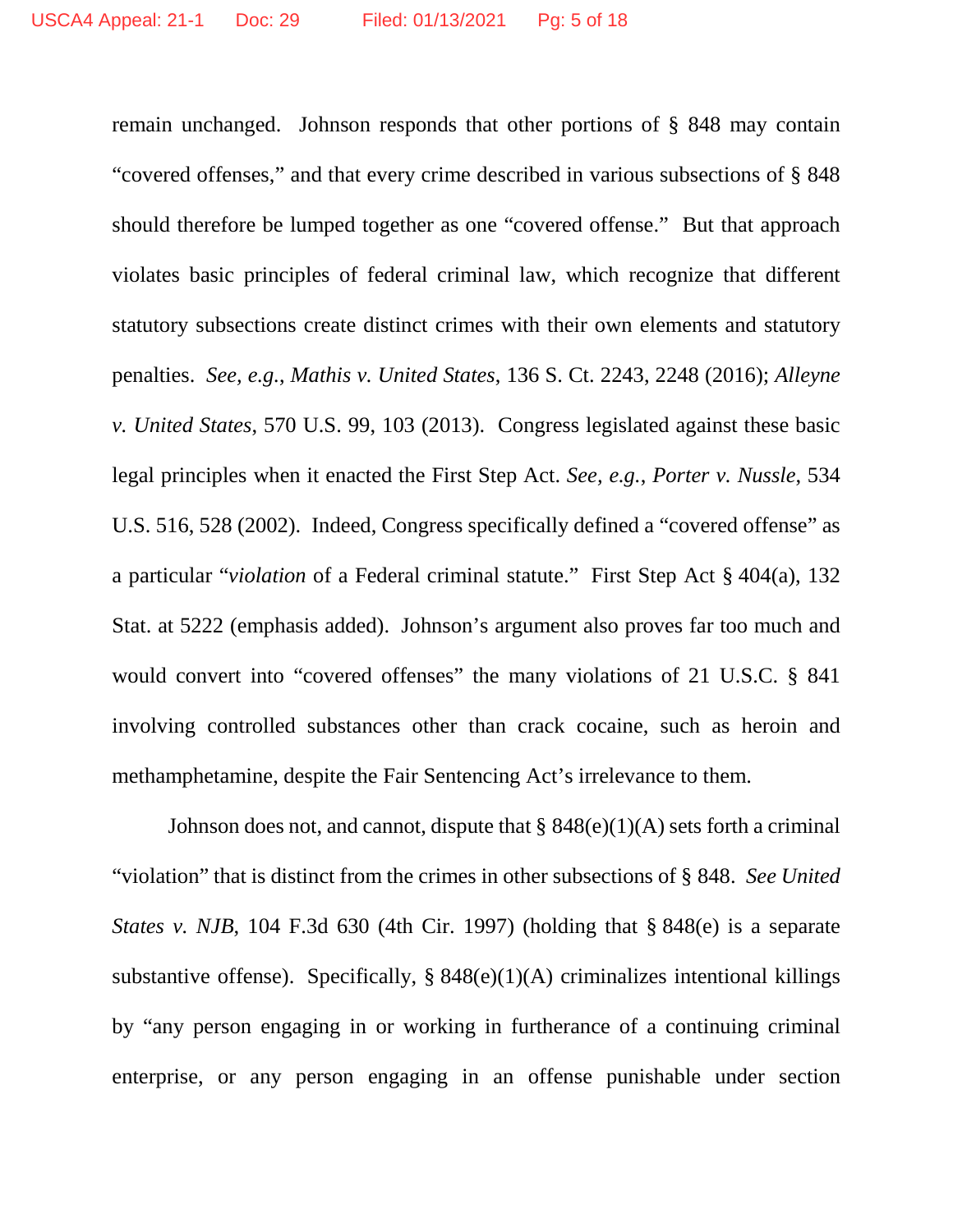$841(b)(1)(A)$  of this title or section  $960(b)(1)$  of this title." Although the Fair Sentencing Act affected certain penalties under  $\S$  841(b)(1)(A), those changes had no effect on the penalties under  $\S$  848(e)(1)(A), which remain the same before and after the Fair Sentencing Act. In any event, Johnson's predicate offense for his § 848(e)(1)(A) convictions was not a violation of § 841(b)(1)(A) at all, but rather his engagement in "a continuing criminal enterprise," § 848(e)(1)(A). *See Tipton*, 90 F.3d at 887; *United States v. Roane*, 2020 WL 6370984, at \*10 (E.D. Va. Oct. 29, 2020) (same). Thus, even if the variant of  $\S$  848(e)(1)(A) that incorporates a § 841(b)(1)(A) violation were a "covered offense"—which it is not—it would have no bearing on Johnson's case.

The circuits to have considered whether § 848(e) was affected by the Fair Sentencing Act or is a "covered offense" under the First Step Act have correctly answered those questions in the negative, even in cases in which the defendant *was* convicted under the prong of  $\S$  848(e)(1)(A) requiring proof of a violation § 841(b)(1)(A). *See Guerrero*, 813 F.3d at 456–66; *United States v. Snow*, 967 F.3d 563, 564 (6th Cir. 2020) ("the First Step Act's text and structure do not support extending resentencing relief to Snow's § 848(e)(1)(A) conviction"). Johnson's  $§ 848(e)(1)(A)$  convictions are even further attenuated from any statute whose penalties were modified by the Fair Sentencing Act, for as the district court explained, "neither the Fair Sentencing Act nor the First Step Act extinguished his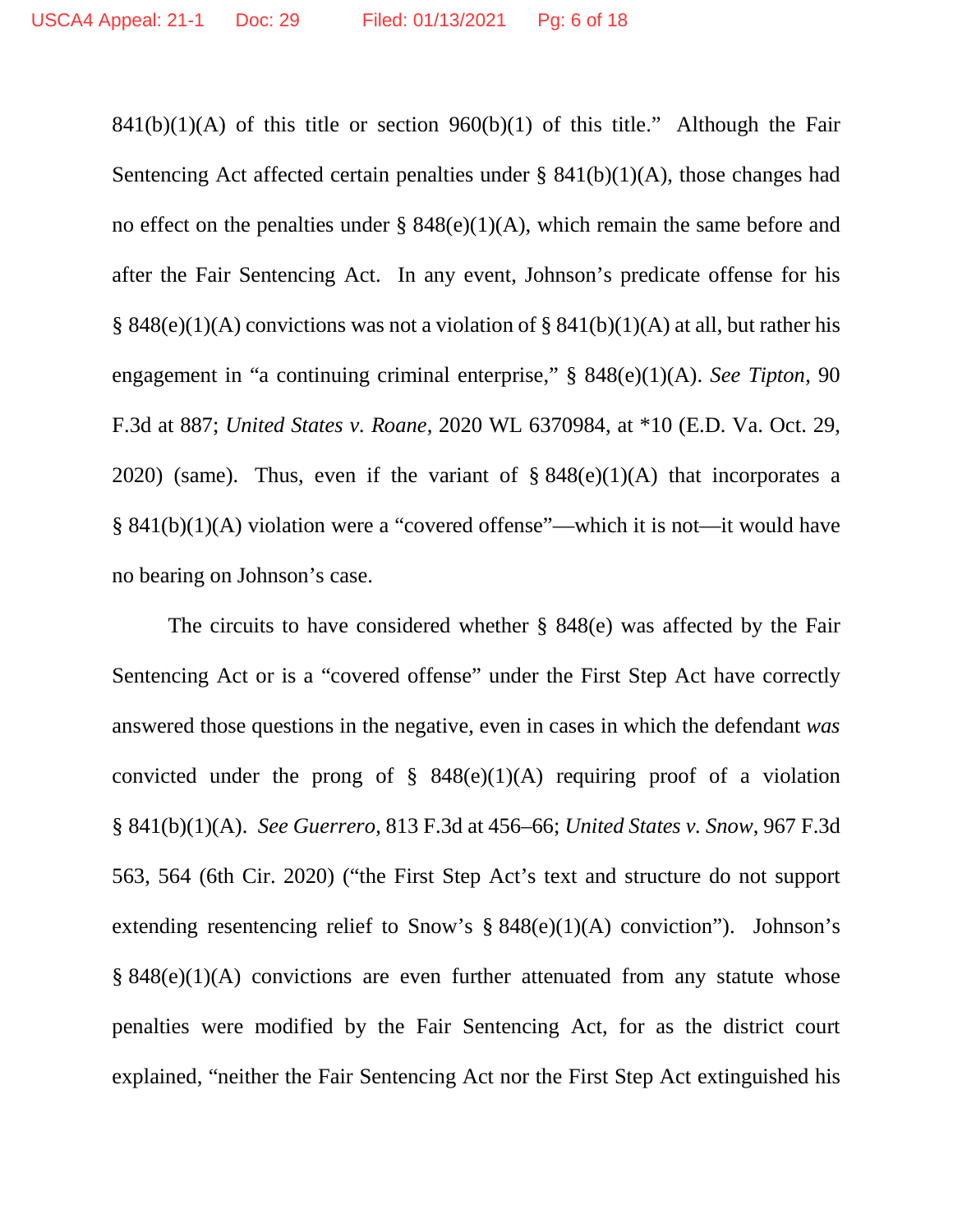criminal liability for his CCE [Continuing Criminal Enterprise] conviction," so the existence of that predicate for his  $§ 848(e)(1)(A)$  convictions was also unchanged. *Roane*, 2020 WL 6370984, at \*11.

Johnson's murder convictions were thus unaffected by the Fair Sentencing and First Step Acts: those statutes did not affect Johnson's liability, his statutory penalties, or even anything about "the instructions or evidence given to the jury in the penalty phase." *Id*. at \*13. A court conducting a resentencing today "would have no new statutory penalties on which to base a reduced sentence." *Id.* As the district court explained, Johnson "comes before the Court with unaltered convictions under a statute with unaltered statutory penalties and asks the Court to alter his sentence." *Id.* at \*18. That request must fail.

2. That Johnson was sentenced to death by a jury—7 times—for his violations of §  $848(e)(1)(A)$  makes this point even clearer. Johnson contends that the First Step Act entitles him to a full capital resentencing hearing, but the statute itself makes no such provision. Instead, the First Step Act simply states that a "court" "may" "impose a reduced sentence" for a covered offense, in its discretion. First Step Act, § 404(b)-(c), 132 Stat. at 5222. By contrast, the statute under which Johnson was convicted "mandated the imposition of the death penalty upon the jury's recommendation." *Roane*, 2020 WL 6370984, at \*16 (citing 21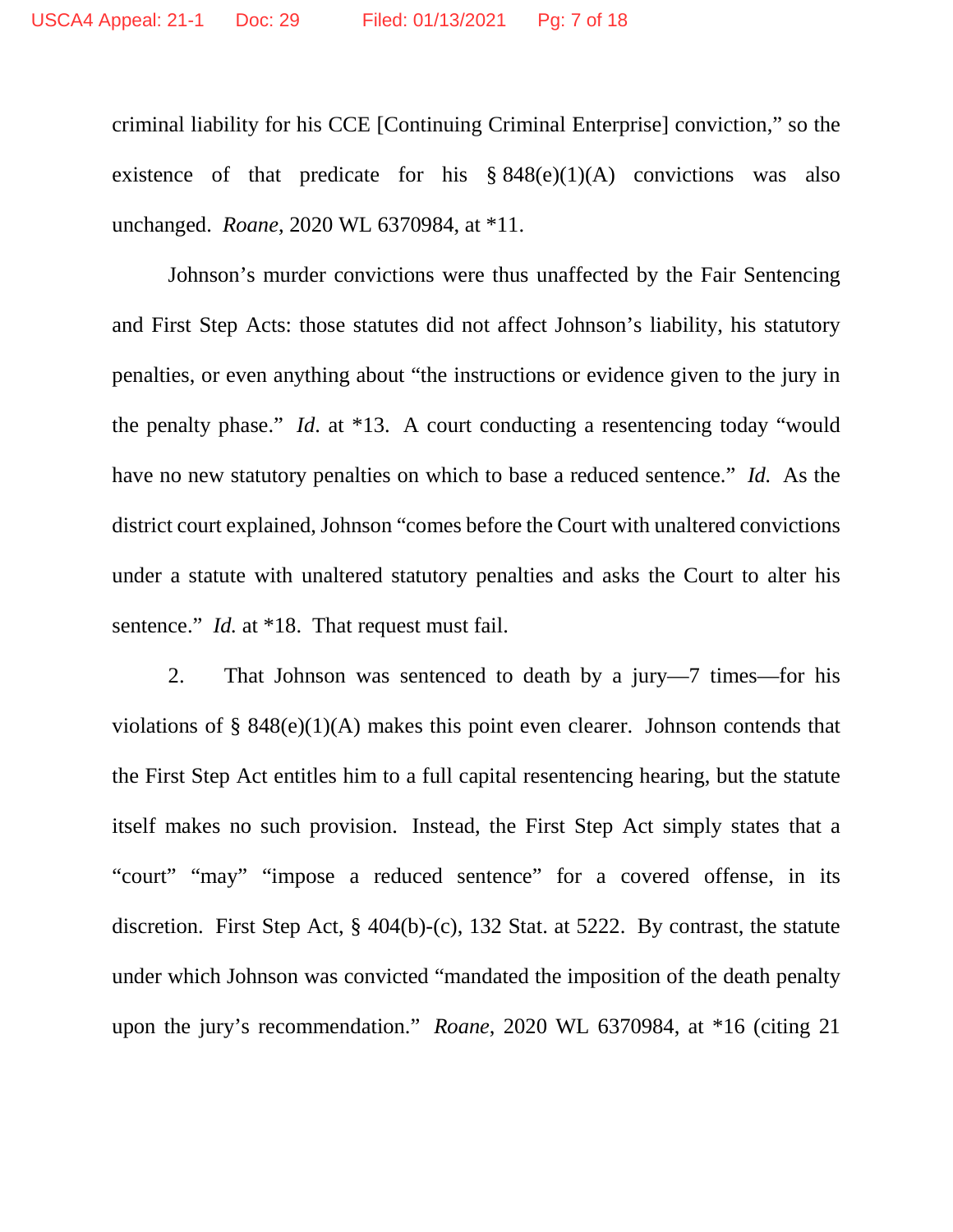U.S.C. 848([1](#page-7-0))).<sup>1</sup> The First Step Act does not contemplate the vacatur of any death sentences, the reimpaneling of a capital sentencing jury, or the imposition of any new capital sentences—making it plain that Congress did not include capital crimes like Johnson's within the scope of "covered offenses."

3. Finally, even if a district court *could* resentence Johnson for his violations of  $\S 848(e)(1)(A)$ , Johnson would still not be entitled to the relief he seeks. Sentence reductions under the First Step Act are purely discretionary. *See* First Step Act § 404(c) ("Nothing in this section shall be construed to require a court to reduce any sentence pursuant to this section."); *United States v. Jackson*, 952 F.3d 492, 502 (4th Cir. 2020) ("[U]nder the First Step Act," district court is "not obligated to reduce [the defendant's] sentence at all."). For the reasons explained by the district court, the 18 U.S.C. § 3553(a) factors do not support reducing Johnson's sentences even for convictions that *are* covered offenses under the First Step Act:

Defendant murdered multiple people on different occasions in cold blood in furtherance of his drug trafficking. Defendant maimed several others in the commission of those murders. Defendant did not limit his violence to other engaged in drug trafficking—innocent bystanders fell victim to Defendant simply as a result of finding themselves in the wrong place at the wrong time.

 $\overline{a}$ 

<span id="page-7-0"></span><sup>&</sup>lt;sup>1</sup> Johnson was convicted before the FDPA was enacted. His sentence was controlled by the now-repealed provisions of 21 U.S.C. § 848. *See United States v. Stitt*, 552 F.3d 345, 353 (4th Cir. 2008); *Tipton*, 90 F.3d at 902; *Roane*, 2020 WL 6370984, at \*16 n.8.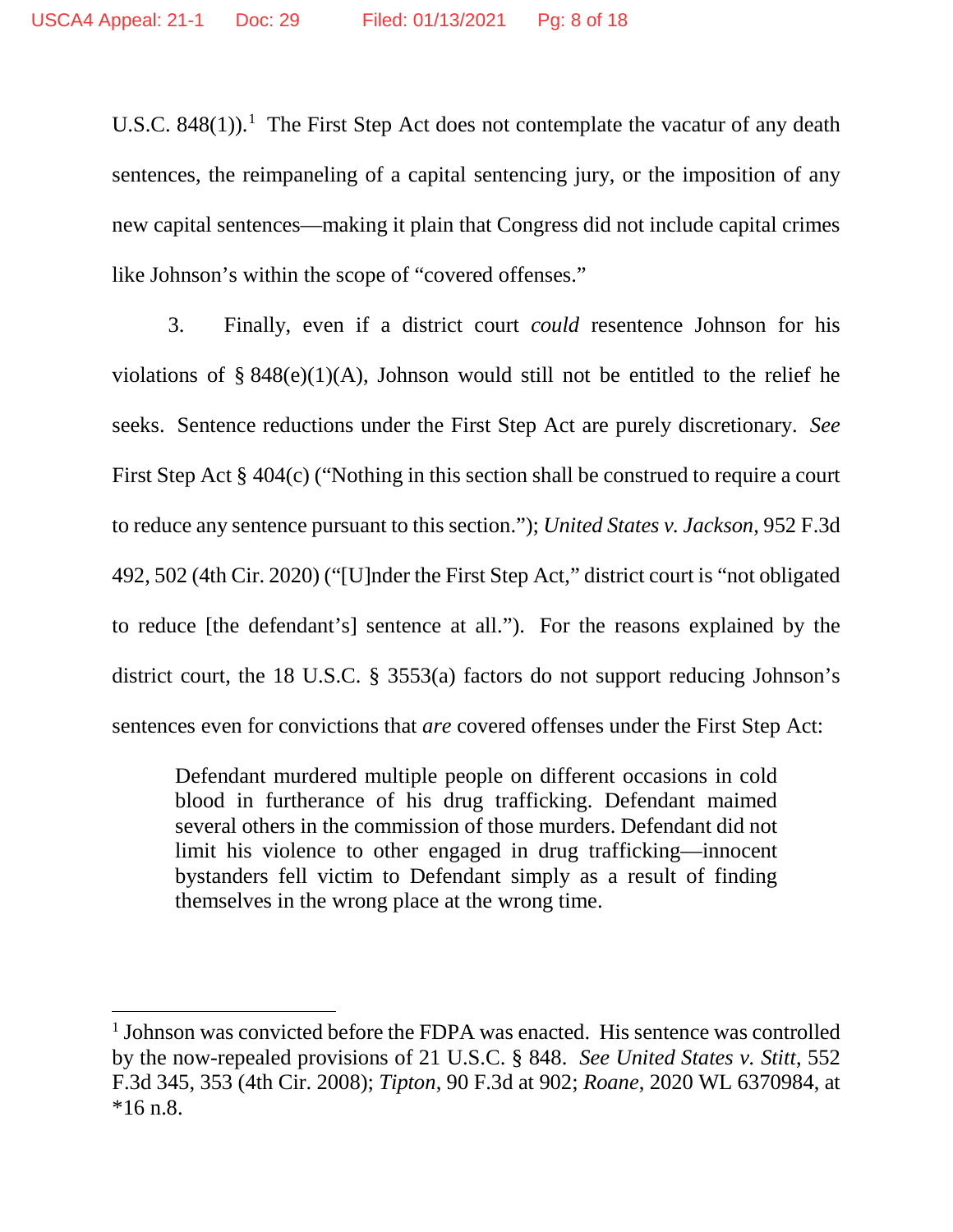*Johnson*, No. 92-CR-68, Dkt. 75 at 11. The district court specifically "refuse[d] to overturn the will of the community" reflected in the jury's "unanimous[] deci[sion] that this heinous serial killer" deserved the death penalty. *Id.* at 11-14. Johnson therefore has no prospect of success in his request for resentencing.

### **B. The Federal Death Penalty Act confers no right to a new eve-ofexecution hearing on Johnson's previously adjudicated claim that he has an intellectual disability.**

In his second claim, Johnson seeks to re-litigate the question of his intellectual disability—a claim this Court considered on the merits and rejected in 2004. *Roane*, 378 F.3d at 409. Claiming the FDPA entitled him to do so, Johnson filed a successive petition in the district court without first obtaining this Court's authorization. *See* 28 U.S.C. § 2244(b)(3)(A). This was error, the district court correctly treated it as such, and the panel correctly denied a stay. Particularly given the Supreme Court's recent denial of a stay of execution in an analogous context, *see Bourgeois v. Watson*, 977 F.3d 620 (7th Cir. 2020), *cert. denied*, No. 20-6500, 2020 WL 7296816 (U.S. Dec. 11, 2020), he cannot demonstrate a likelihood of success on the merits.

Johnson argues that the provisions of AEDPA – particularly  $\S 2244(b)(3)(A)$ – are inapplicable because his intellectual disability claim was unripe earlier. Stay Mot. 6. But that argument conflates competency and intellectual disability claims. Because "[i]ntellectual disability is a permanent condition that must manifest before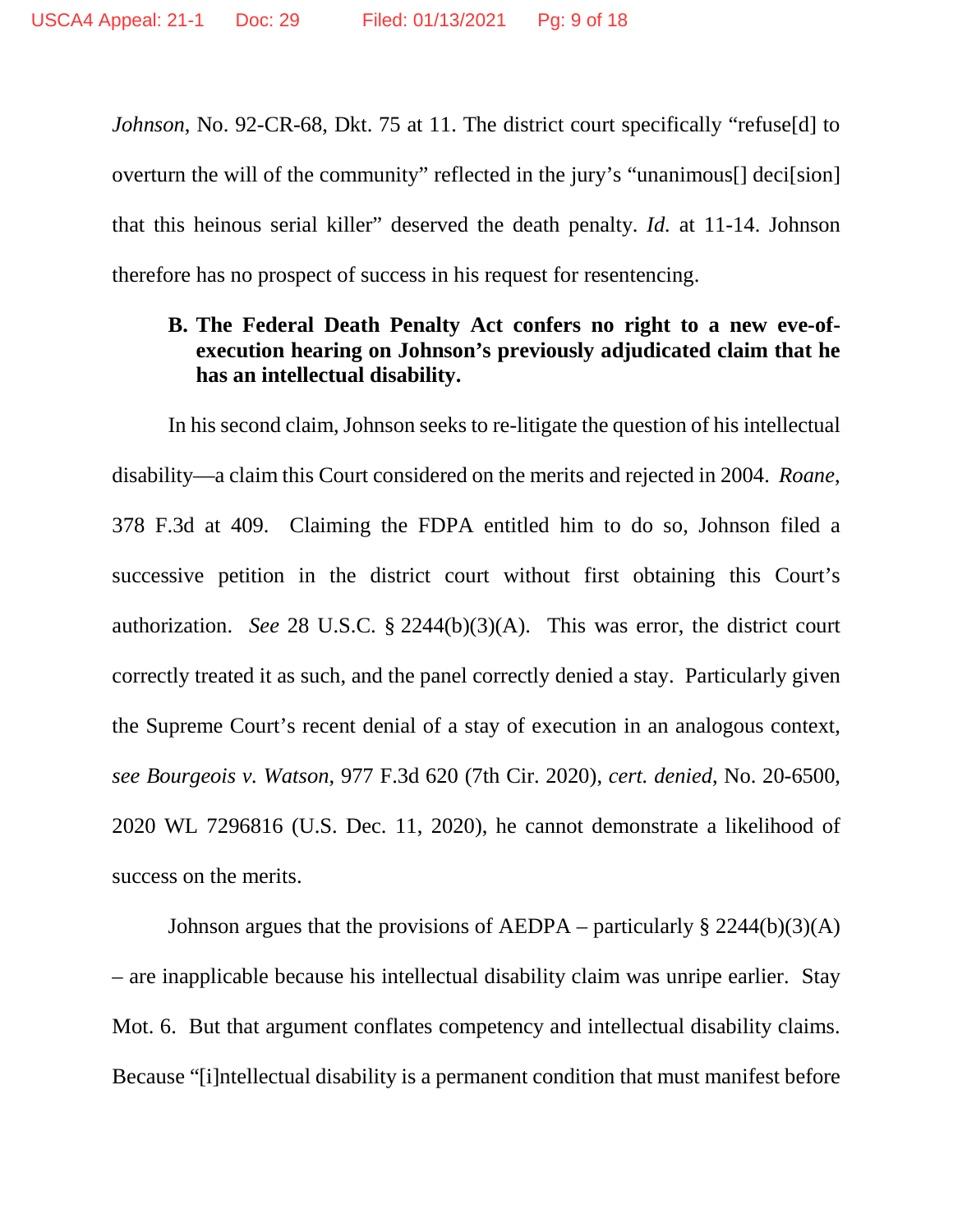the age of 18[,]" *Bourgeois*, 977 F.3d at 637 (citing *Atkins v. Virginia*, 536 U.S. 304, 318 (2002)), Johnson's intellectual disability claim was *not* unavailable to him previously. To the contrary, Johnson's "intellectual disability ripened years ago, and the courts rejected it years ago." *United States v. Johnson*, 2021 WL 17809, at \*8 (E.D. Va. Jan. 2, 2021).

Johnson's reliance on *Ford v. Wainwright*, 477 U.S. 399 (1986), and *Panetti v. Quarterman*, 551 U.S. 930 (2007), is similarly misplaced. First, *Panetti* is inapposite because Johnson did, in fact, raise the same intellectual disability claim in his prior § 2255 motion and on appeal, and the courts adjudicated that claim on the merits. *Roane*, 378 F.3d at 408–09. He cannot, therefore, argue that his claim was unripe at the time of his first § 2255 motion when he raised that precise claim in 2004 and litigated it to completion. Moreover, *Pannetti* addressed unripe *Ford*  claims, not intellectual disability claims under § 3596(c) or *Atkins*. As noted above, that difference is critical to determining whether late-breaking claims should be deemed so unripe as to evade the strictures on successive petitions. *See Bourgeois*, 977 F.3d at 63; *see also Busby v. Davis*, 925 F.3d 699, 714 (5th Cir. 2019), *cert. denied*, 140 S. Ct. 897 (2020); *Williams v. Kelley*, 858 F.3d 464, 472 (8th Cir. 2017).

Here, Johnson's intellectual disability claim was not just available; it was litigated and decided by this Court. AEDPA's very purpose is to "conserve judicial resources, reduc[e] piecemeal litigation," and "lend[] finality to ... judgments within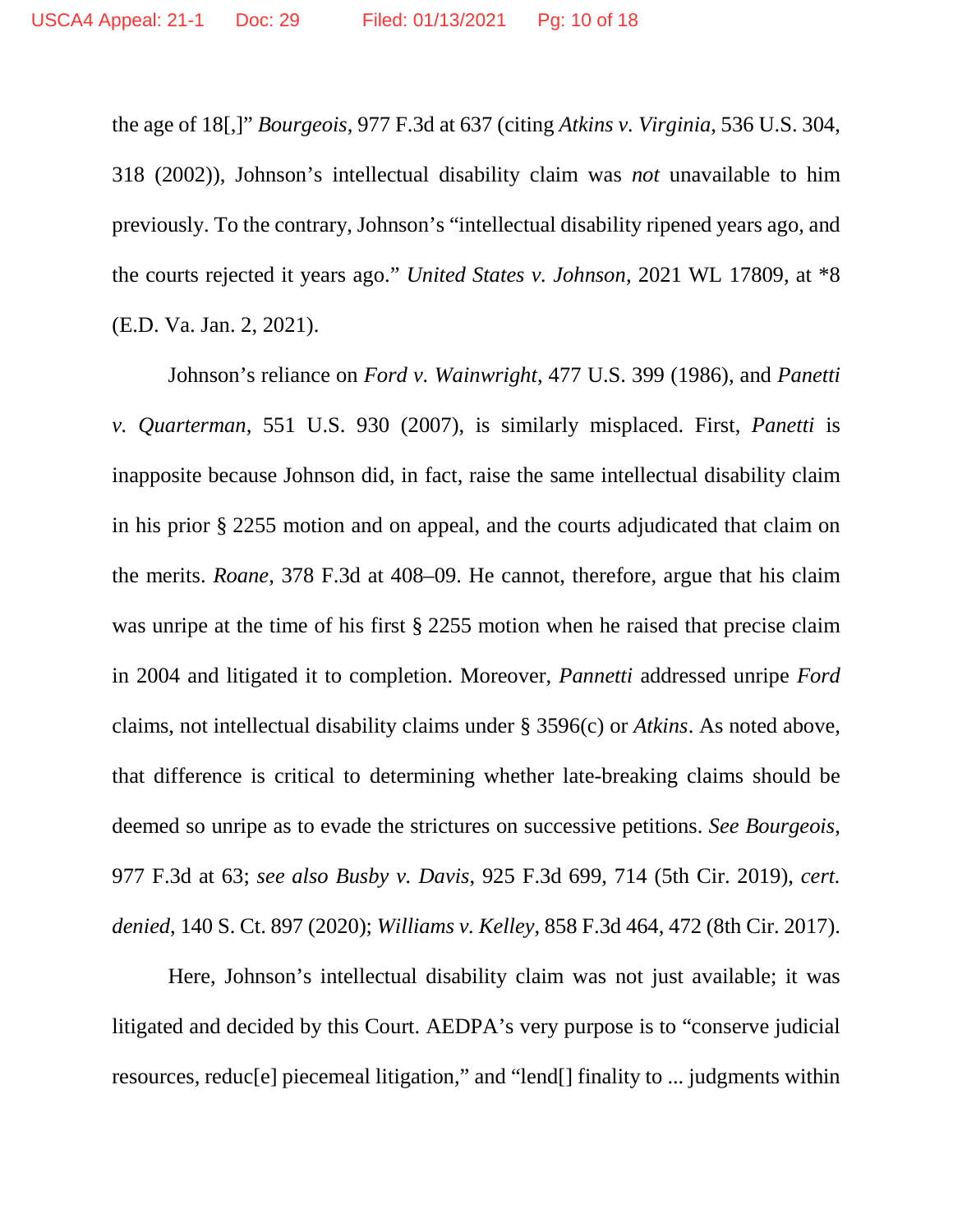a reasonable time[.]" *Banister v. Davis*, 140 S. Ct. 1698, 1705–06 (2020) (citation omitted). It does not permit a defendant to pursue the same claim of permanent intellectual disability many times over without authorization. *See* § 2244(b)(3)(A); *United States v. Winestock*, 340 F.3d 200, 205 (4th Cir. 2003).

Johnson also errs in contending that, unlike most § 2255 claims, § 3596(c) "contemplates that, where applicable, a determination of 'mental retardation' will be made when the government sets an execution date." Informal Br. 17. In Johnson's view, § 3596(c) trumps AEDPA's requirements, thus permitting him to move first in the district court for a revaluation of his intellectual disability. But neither the FDPA nor a similarly-worded provision of the Anti-Drug Abuse Act of 1988 (ADAA) (under which Johnson was actually sentenced) function, sub silentio, as an exception to § 2244(b)(3)(A)'s requirements. Most critically, the text of § 3596(c) says nothing about overriding the limits on successive § 2255 motions. *See Bourgeois*, 977 F.3d at 632. Instead, § 3596(c) simply says that "[a] sentence of death shall not be carried out upon a person who is mentally retarded," establishing by statute the very same rule established in *Atkins*. *See id.* at 631. And, as the district court observed, neither the FDPA nor the ADAA creates any distinct process for adjudicating the very same intellectual-disability claim. Johnson cites no relevant authority for the proposition that  $\S$  3596(c), or its predecessor provision in the ADAA, operates as a standalone exception to the bar on successive petitions, and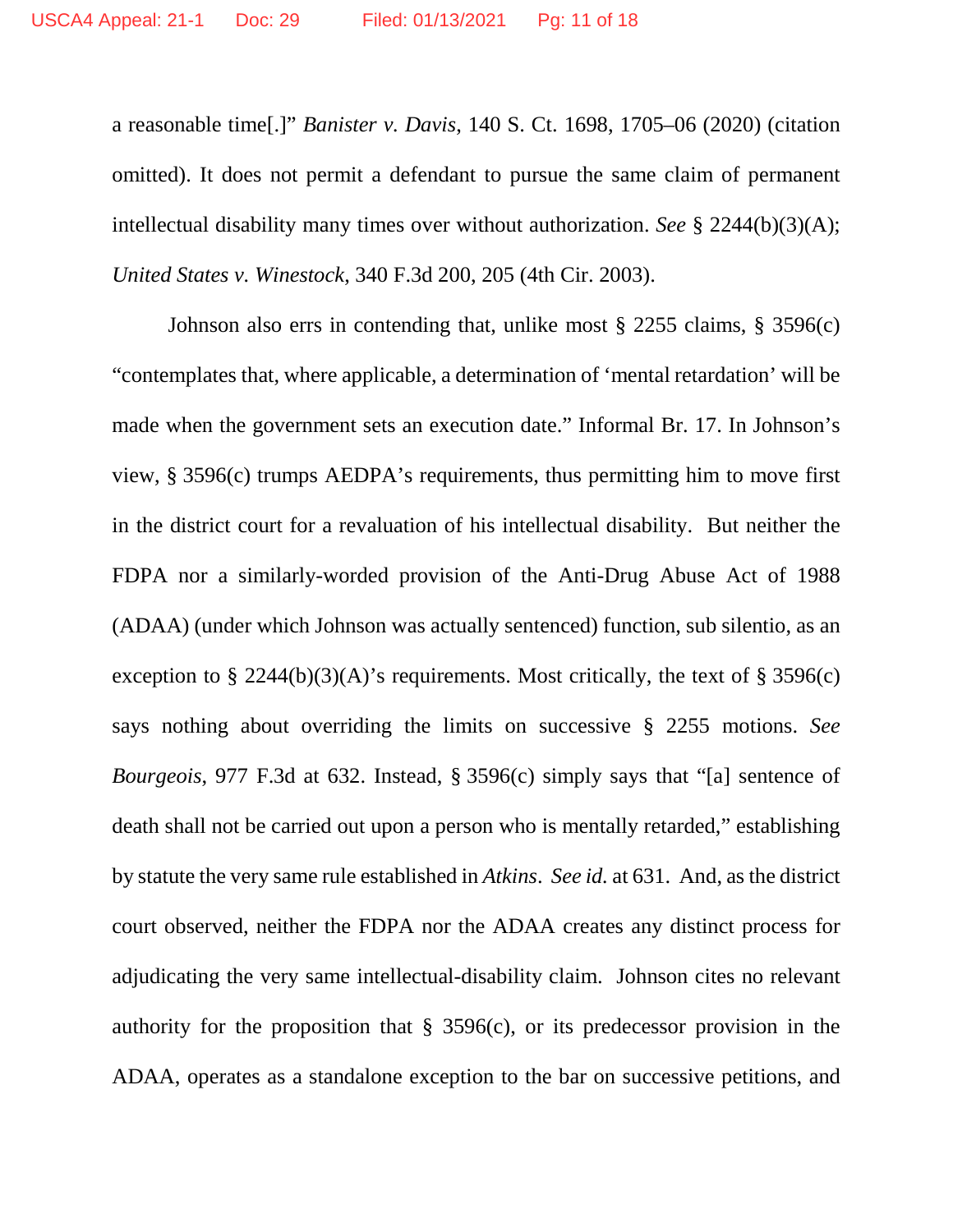the government is aware of none. Couching a claim in the language of  $\S 3596(c)$  is simply not enough to circumvent the requirements of § 2244(b)(3)(A). *Accord In re Wright*, 826 F.3d 774, 782 (4th Cir. 2016).

Johnson argues that the plain language of § 3596(c) "demonstrates that [a] determination must be made [as to a defendant's intellectual disability] when an execution date is set; it applies when the sentence of death is to 'be carried out.'" Stay Mot. 9. While it is true that § 3596(c) bars the death penalty from being "carried out" on a person with an intellectual disability, "it does not follow," as the district court held, "that a determination on a defendant's intellectual disability must occur shortly before execution." *Johnson*, 2021 WL 17809, at \*10. A successful challenge under § 3596(c) "that occurs pretrial, at sentencing or in the time to raise a federal habeas petition will prevent the death sentence from being 'carried out[.]'" *Id*. Moreover, for the reasons discussed above, because intellectual disability is a permanent condition that must manifest itself prior the defendant's commission of the crime, it would make little sense for Congress to have codified a procedure to assess a defendant's intellectual disability years, or possibly decades later.

Nor does Congress's use of the word "is" in § 3596(c) change the outcome of the analysis. *See* § 3596(c). As the Seventh Circuit observed, Congress's use of the present tense verb "is" simply reflects the fact that "[i]ntellectual disability is a *permanent* condition that must manifest before the age of 18." *Bourgeois*, 977 F.3d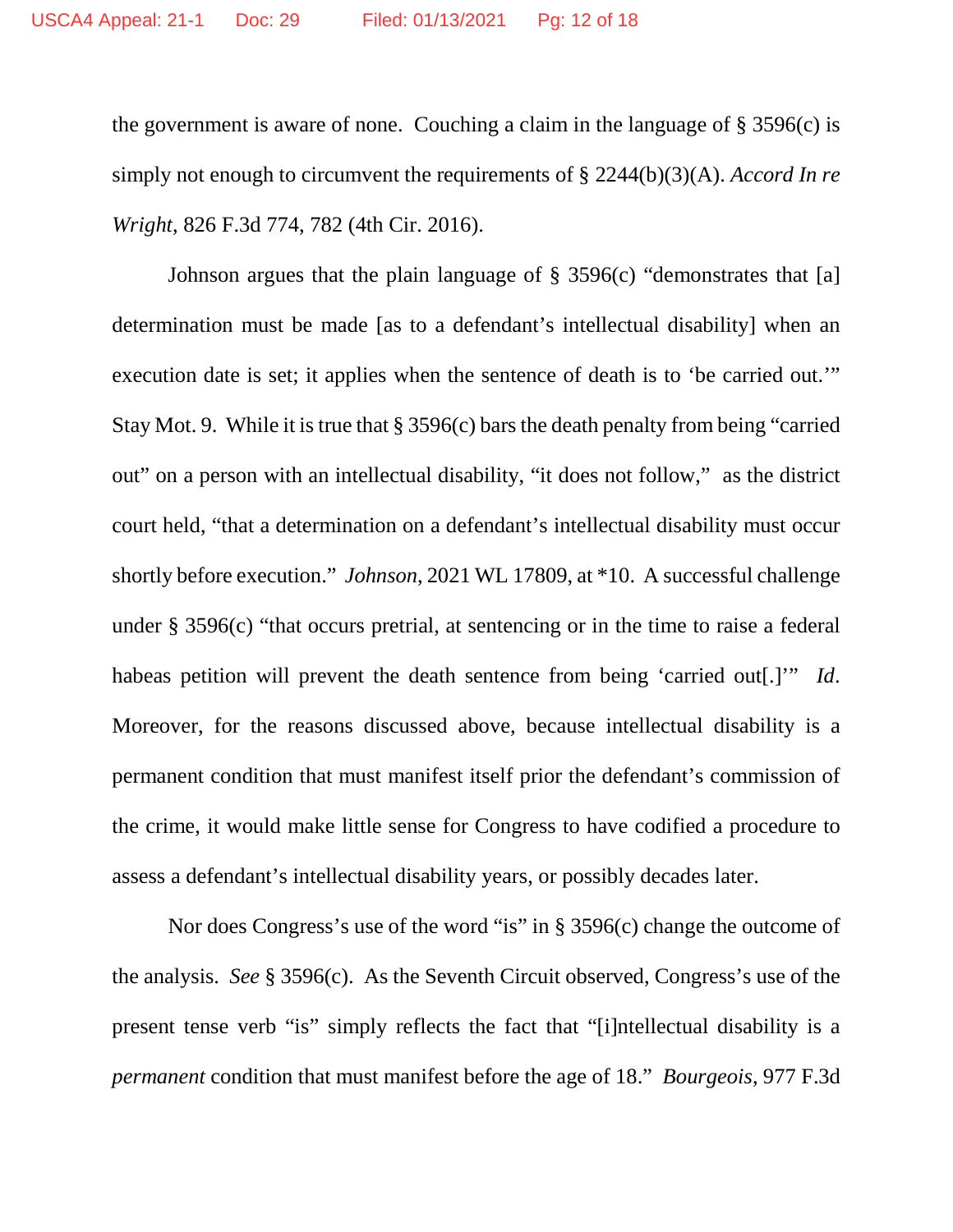at 637 (emphasis added); *see Atkins*, 536 U.S. at 318. Given the early manifestation and continuous nature of intellectual disability, it would not have made sense for Congress to have phrased the statute differently, so as to proscribe, for example, "the execution of someone who merely 'was' intellectually disabled when they were sentenced, or who 'will be' intellectually disabled when their sentence is carried out." *Id*. As a permanent and continuing condition that must have manifested during youth, intellectual disability differs from "the temporary condition of incompetency, which may come and go." *Id.* Intellectual disability likewise differs from pregnancy, which Congress addressed in 18 U.S.C. § 3596(b). Notably, although Congress provided that a death sentence could not be carried out "upon a woman *while* she is pregnant," § 3596(b) (emphasis added)—implying a transient condition—it did not use the same language in § 3596(c).

For the same reasons, Johnson errs in arguing that the FDPA's mention of pregnancy, incompetency, and intellectual disability in proximity to each other supports his claim. As the district court explained, "§ 3596(c) "concerns who the Government may not execute. It does not concern when to determine ineligibility. The fact that eligibility for the other two types of individuals [pregnancy and incompetency] can only be determined on the eve of execution does not mean that the Court must re-review a determination of intellectual disability, particularly when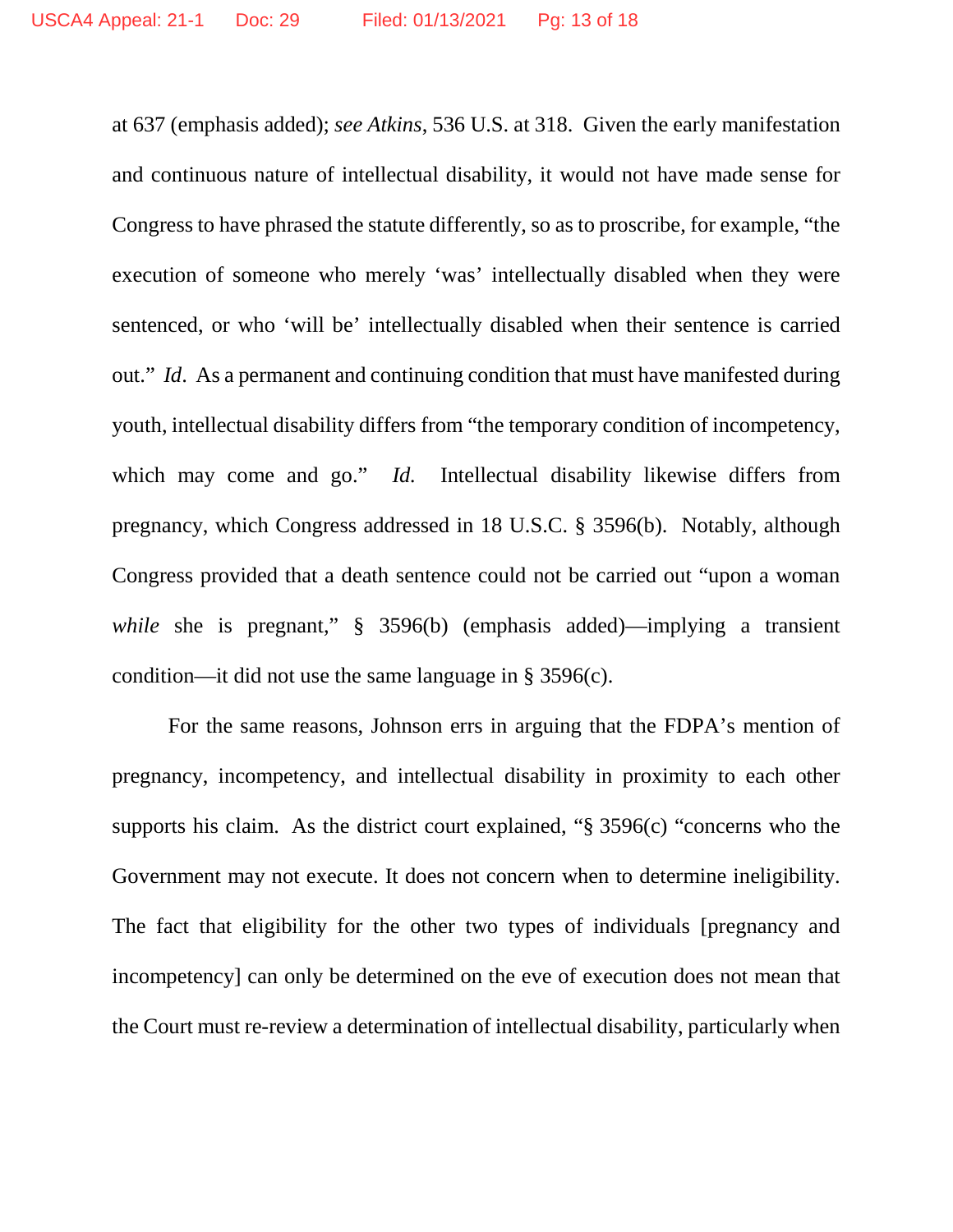the defendant's ineligibility would stem from a condition that has not developed since the previous determination." *Johnson*, 2021 WL 17809, at \*10.

At bottom, to accept Johnson's argument is to agree that § 3596(c) silently creates a multi-step process for a defendant to demonstrate his intellectual disability: at trial and appeal and/or collateral review, as well as after the government sets an execution date. But this theory is unpersuasive. *See Bourgeois*, 977 F.3d at 637–38 ("with no textual (or other) support, we are unwilling to accept Bourgeois's sweeping argument that a fresh intellectual-disability claim arises [under § 3596(c)] every time the medical community updates its literature"). Such a multi-step procedure "would require piecemeal litigation, the waste of judicial resources and a lack of finality of the defendant's death sentence, all in contravention to the aims of the AEDPA." *Johnson*, 2021 WL 17809, at \*10. Johnson's implausible reading of the FDPA cannot support his request for a stay.

Finally, the district court and this Court were correct in rejecting Johnson's intellectual-disability claims in his first § 2255 petition. As the government explained in its opposition to a stay in No. 21-2, the extensive evidence from prior proceedings establishes that Johnson does not possess an intellectual disability that precludes the application of the death penalty. *See* U.S. Resp. in Opp. to Motion for a Stay, No. 21-2 (Jan. 10, 2021) at 16-20. While Judge Motz noted Johnson's central argument that "courts now routinely recalibrate decades old IQ test scores" pursuant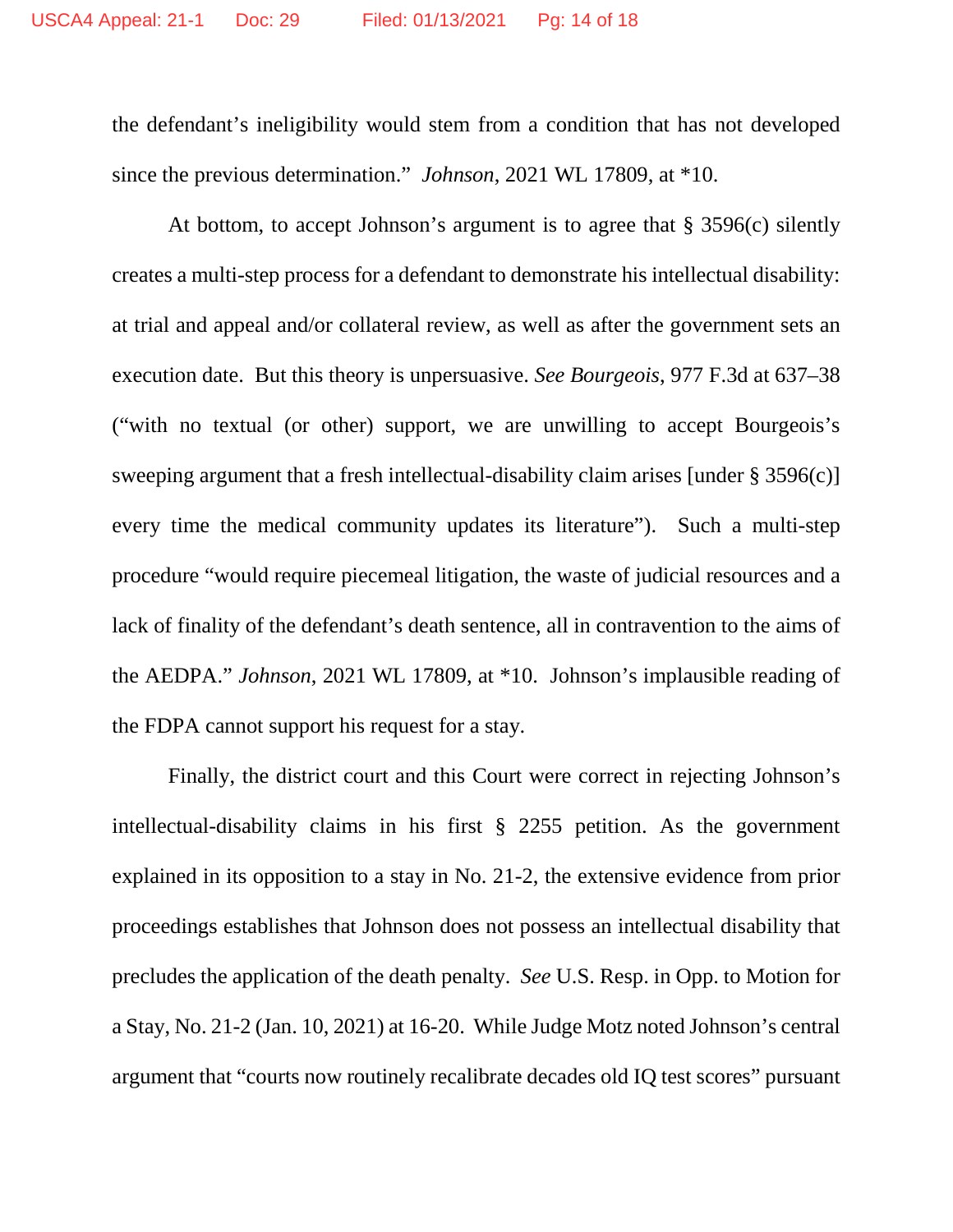to the "Flynn effect," this Court considered and rejected Johnson's claim based on the very same argument in his initial § 2255 proceedings. Dkt. 26 at 6 (opinion of Motz, J.); *see generally Raulerson v. Warden*, 928 F.3d 987, 1008 (11th Cir. 2019), *cert. denied*, 140 S. Ct. 2568 (2020) ("[T]here is no consensus about the Flynn effect among experts or among the courts.").

#### **C. Equitable considerations weigh against entry of a last-minute stay.**

The Supreme Court has repeatedly emphasized that "[b]oth the [government] and the victims of crime have an important interest in the timely enforcement of a sentence." *Bucklew v. Precythe*, 139 S. Ct. 1112, 1133 (2019). Once postconviction proceedings "have run their course," "an assurance of real finality" is necessary for the government to "execute its moral judgment." *Calderon v. Thompson*, 523 U.S. 538, 556 (1998). That interest in carrying out Johnson's sentence is magnified by the heinous nature of his crimes and the length of time that has passed since his sentence. And last-minute stays or injunctions of federal executions in particular "'should be the extreme exception, not the norm.'" *Lee*, 140 S. Ct. at 2591. A court considering a stay therefore "must … apply 'a strong equitable presumption against the grant of a stay where a claim could have been brought at such a time as to allow consideration of the merits without requiring entry of a stay.'" *Hill*, 547 U.S. at 584.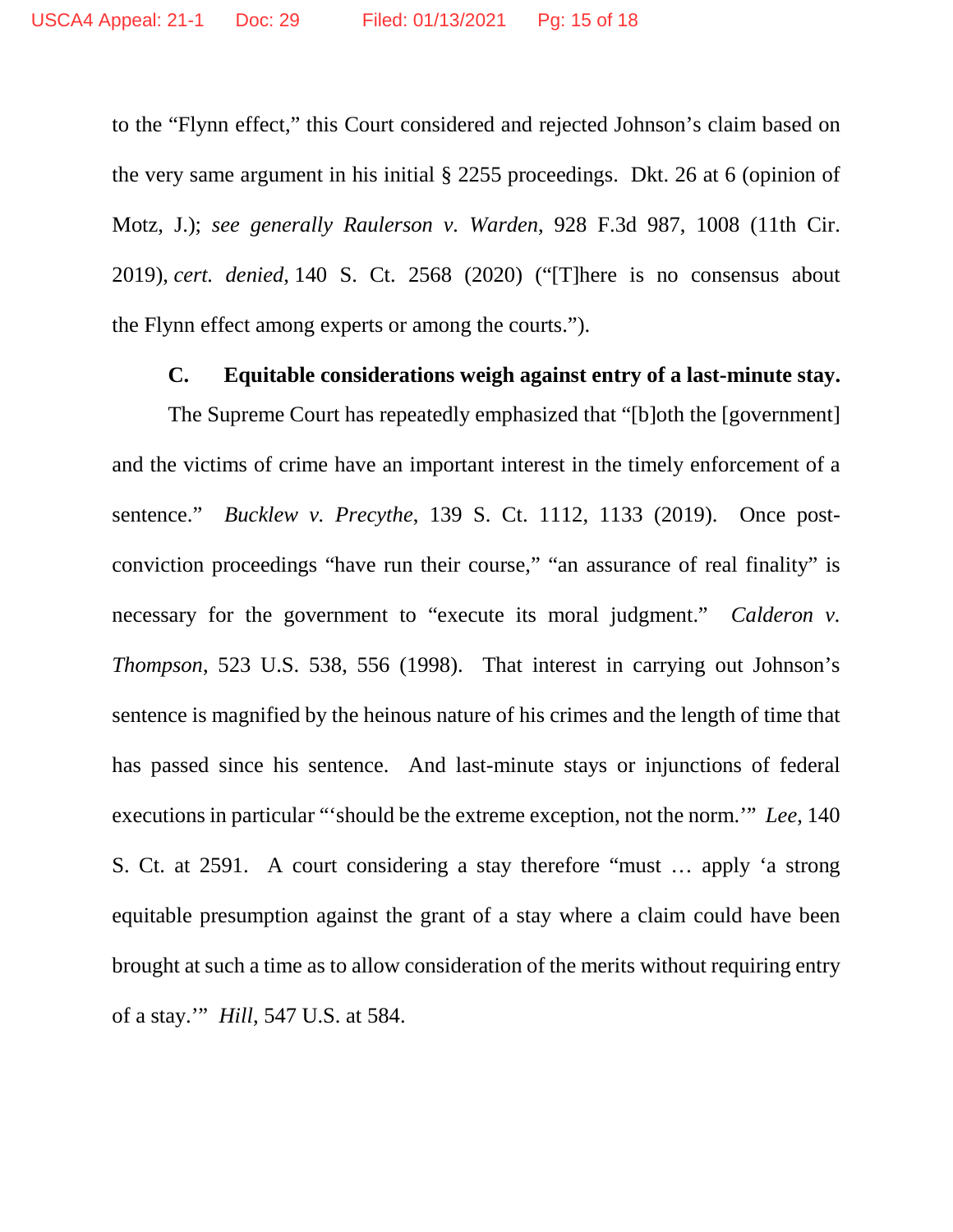Johnson's delay in pursuing these claims is plain. The district court denied his First Step Act motion on November 19, 2020, and the government scheduled his execution the next day. Nonetheless, Johnson waited seven more weeks, until his execution was less than one week away, to file the stay application that is now before this Court. And Johnson's FDPA claim relies on evidence that, even on his own accounting, he has possessed for over *five years*. Yet—despite being well aware of (and litigating against) the government's years-long process of revising the lethal injection protocol—Johnson waited until three weeks after his execution was scheduled to file his FDPA claim, and waited until *six days* before his execution to seek a stay from this Court. Those delays constitute "grounds for denial of" his request. *Bucklew*, 139 S. Ct. at 1134.

The public and the many victims' families have an overwhelming interest in implementing the capital sentence imposed more than a quarter-century ago. Johnson is a convicted serial killer who murdered and maimed multiple people on different occasions, and whose victims included innocent bystanders. Their families have waited decades for the sentence to be enforced and are currently en route to Terre Haute, Indiana for the execution. "The time has long since passed for the judgment of the jury and that of so many courts thereafter to be carried out." Dkt. 26 at 5 (op. of Wilkinson, J.).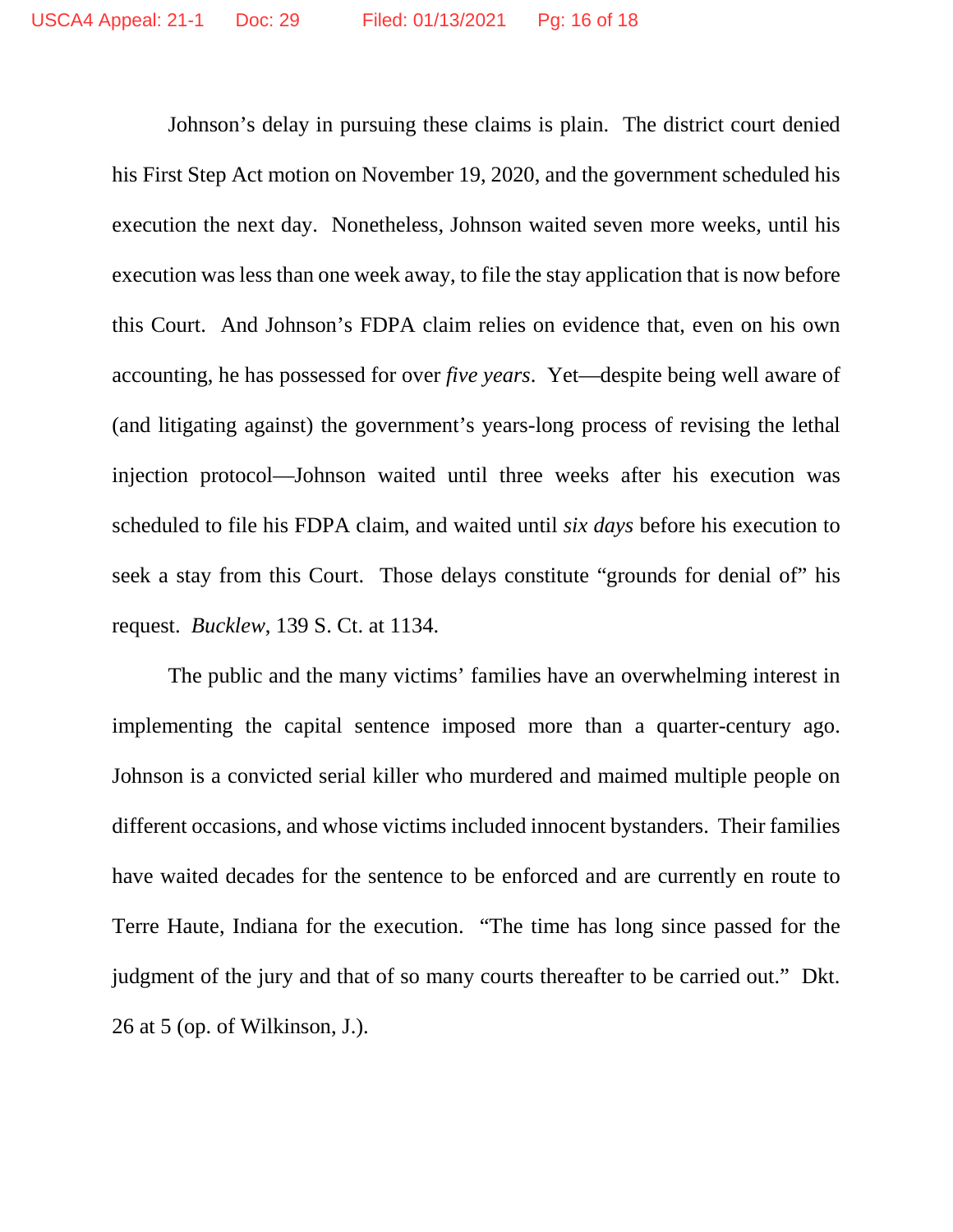# **Conclusion**

For the reasons stated above, this Court should deny Johnson a stay of execution.

Date: January 13, 2021 Respectfully submitted,

G. Zachary Terwilliger United States Attorney

By:  $/s/$ 

Richard D. Cooke Joseph Attias Assistant United States Attorneys 919 East Main Street, Suite 1900 Richmond, Virginia 23219 (804) 819-5400